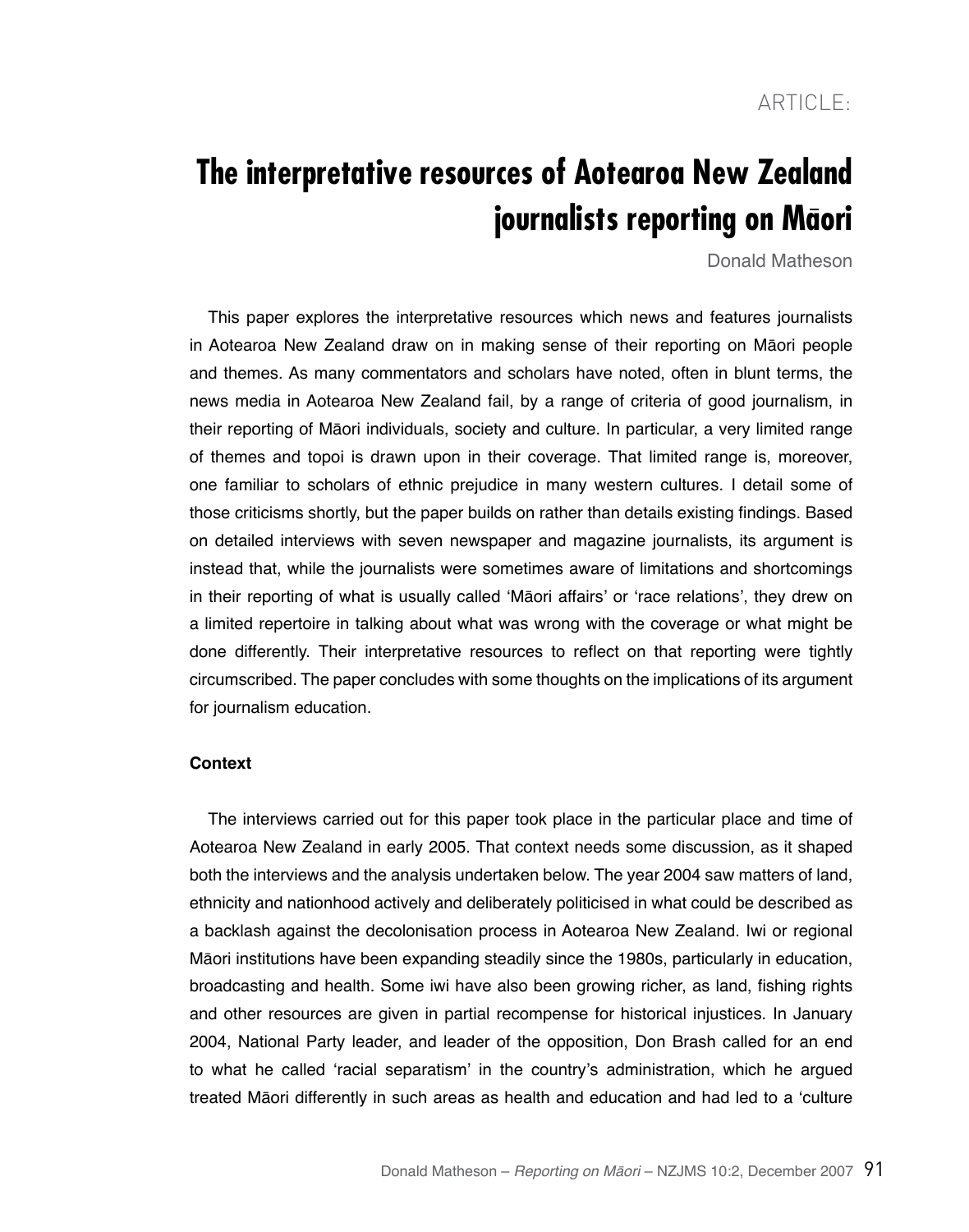of grievance' among Māori (Brash 2004). His personal poll ratings and his party's ratings soared in the speech's wake and, in a knee-jerk response, the Labour-led Government appointed a review unit to weed out any such 'special treatment' in its programmes. The speech led also to heated debate in the news media over the extent of special treatment.

Soon after, and in the eyes of some commentators (for example, Johansson 2004), part of the same political moment, the Government pursued with renewed vigour legislation that clarified ownership of the country's foreshore and its in-shore seabed, vesting it primarily in the Crown and denying traditional customary – in practical effect, iwi – rights. It rejected arguments from the Māori Land Court, the Waitangi Tribunal and iwi themselves that land rights should be left to the courts to decide, and contributed to a climate of prejudiced argument that Māori were seeking to deny New Zealanders their birth-right of access to beaches (Butt 2004). As a direct result of that legislation passing in April 2004, a significant number of Māori politicians sought new routes of action through the founding of the Māori Party and a hikoi on Parliament, one of the largest protest marches the country has seen since the Depression. These events had an impact upon journalism as well. They led to a slew of news coverage in which the understanding of Māori as a dependent and secondary culture within New Zealand could no longer remain simply an unstated but shared resource for making sense of the news. It was instead explicitly stated by Brash and by voices raised in his support, and was therefore open to challenge by others. At the same time, a radical Māori politics of difference and self-determination became visible within, rather than entirely outside, the legitimated political institutions.

This historical moment thus thrust journalism to the forefront of debates over land, identity and culture, a position for which, critical media scholars tend to agree, it was not well prepared. Aotearoa New Zealand's news media have struggled to reflect – let alone lead – the longer term political and cultural changes of which the Orewa speech, the Foreshore and Seabed Bill and the formation of the Māori Party were part. In a major study of the main television station's news programmes from 1984 to 1995, researchers found that 62 percent of the sources for news thematised around Māori were Pākehā, and only 13 per cent Māori (McGregor and Comrie 1995), suggesting a news media speaking about Māori to a dominant culture in which Māori have little stake. A recent update to the study largely confirms the figures (Comrie and Fountaine 2005). Wilson (1990) accuses journalists of handling Māori news worse than any other aspect of reporting, because they did not understand Māori perspectives. Saunders (1996: 167), a journalist reflecting on his colleagues' reporting of Māori affairs, accuses the media of failing to counter a sense of division between Māori and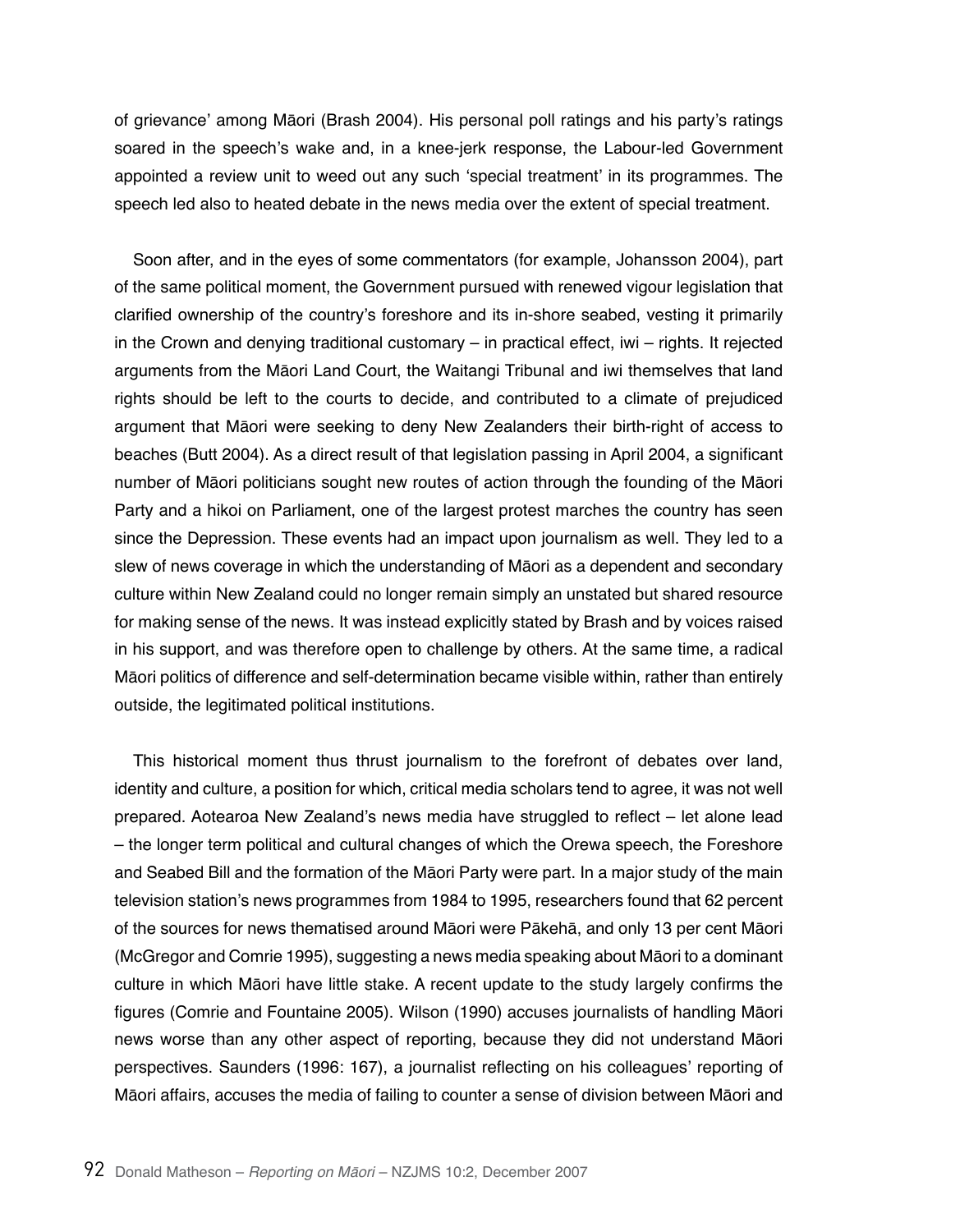Pākehā: 'Journalists possess the power and have a unique opportunity to improve the mood and tenor of race relations, but have failed.' Rankine and McCreanor (2004: 23) trace the differential treatment given to Pākehā and Māori leaders of a health project, in which joint work between a whanau and a Pākehā-led medical team to study the genetics of illness was represented as white doctors saving sick indigenous people. They conclude: 'This is colonial coverage – it functions to reinforce and reproduce the subordinate position of Māori and their position of "other" to the norm of modern Pākehā society.' There is little evidence of biculturalism in news agendas, but rather a focus – consistent over time – on Māori as problems, criminal, radical, dangerous, exotic, deviant; that is, as a racialised 'other' in all the many manifestations of that status.

#### **The media's repertoires of prejudice**

One major approach in this critique of Aotearoa New Zealand's racialised reporting has been discourse analysis, much of it building on Wetherell and Potter's (1992) major study of discourses of racism in this country. I too follow their argument that race and racism can be usefully understood as a set of interpretative resources embedded in particular speech situations. Racism is thought of less in terms of a field of meaning (Hall 1997), in which binaries of 'us' and 'them', 'civilised' and 'primitive', 'rational' and 'irrational', and the like, line up in ideological structures so as to produce subjectivities and knowledges. They propose instead that racist discourse, including such binaries but also many other rhetorical practices, is much more elastic, deployed within various modes of talking and thinking to establish dominance and to make sense of existing social structures. The theoretical distinction is important for analysis, as it directs study towards everyday, situated talk as sites of racism as much as towards the grand discourse and actions of the powerful.

Wetherell and Potter focus on a number of 'interpretative repertoires' that they find regularly deployed in Pākehā talk about others (Wetherell and Potter 1992: 115). A key repertoire comprises language categorising people in ethnic terms such as 'Māori' or 'Pākehā', and placing them differently with respect to other categories such as being part of the nation or being different. Another repertoire positions the dominant Pākehā society as having 'normal', 'rational', 'scientific' influence, and positions different perspectives as correspondingly exotic or abnormal, and sometimes radical, activist irritants. Another involves tools of argument or topoi which have the power to account for or dismiss historic Māori grievances over land. These include: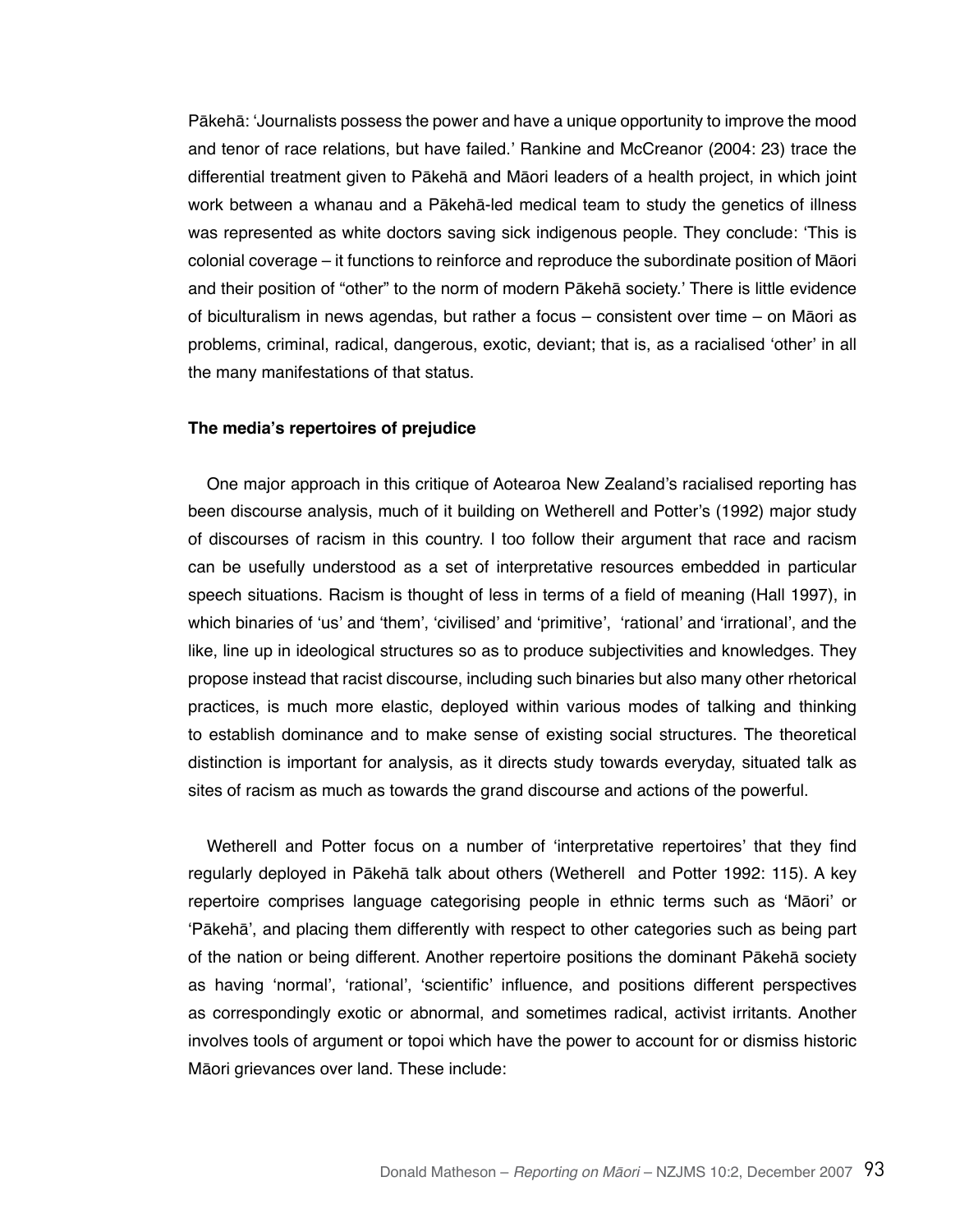Nobody should be compelled. Everybody should be treated equally. You cannot turn the clock back. Present generations cannot be blamed for the mistakes of past generations.

Such readily available and socially accepted discursive moves are, importantly, 'rhetorically self-sufficient'. That is, they close down argument by holding the status of 'what we all know'. In doing so, they both deny racism and invert the accusation of prejudice onto the critic who raises the racialising nature of the talk (see also van Dijk 1999). Together these and related repertoires empower Pakeha in relation to racialised others, including Māori.

## **Talking to journalists about this**

This paper reports on in-depth semi-structured interviews with six Aotearoa New Zealand journalists, and a brief interview with a seventh, all practising news or features reporters in the print media who wrote regularly about Māori individuals, groups and issues. Unfortunately, practical difficulties and some journalists' unwillingness meant no political reporters were interviewed, although they reported often on the most dramatic parts of the debates in 2004 over Brash's Orewa speech, the seabed and foreshore legislation and the birth of the Māori Party. The interviews were conducted between December 2004 and June 2005. The questions asked the journalists to reflect on their reporting of Māori in the political context noted above.

Talking to journalists about their role in the coverage makes the picture described above of inadequate reporting based in repertoires of prejudice become more complicated. Almost all were aware of inadequacies in news coverage of Māori and were aware of the politicised nature of reporting which did things differently. Indeed, they saw their reporting as an important intervention in public debate, placing, for example, Brash's January 2004 statements about the need to end 'special treatment' for Māori under considerable scrutiny. One of my respondents went as far as to say that he thought 'the Aotearoa New Zealand media covered themselves in glory' in the months after Brash's speech (resp.3) because they asked – for a time – quite probing questions. Most of my respondents also described themselves as unhappy with much coverage of 'race relations'. They almost all described themselves as 'liberal' or 'left-leaning'. They used self-descriptions such as 'feeling frustrated' about the difficulty in exploring the complex cultural differences within journalistic constraints. One 'agonised over which way to angle' a story on Tariana Turia,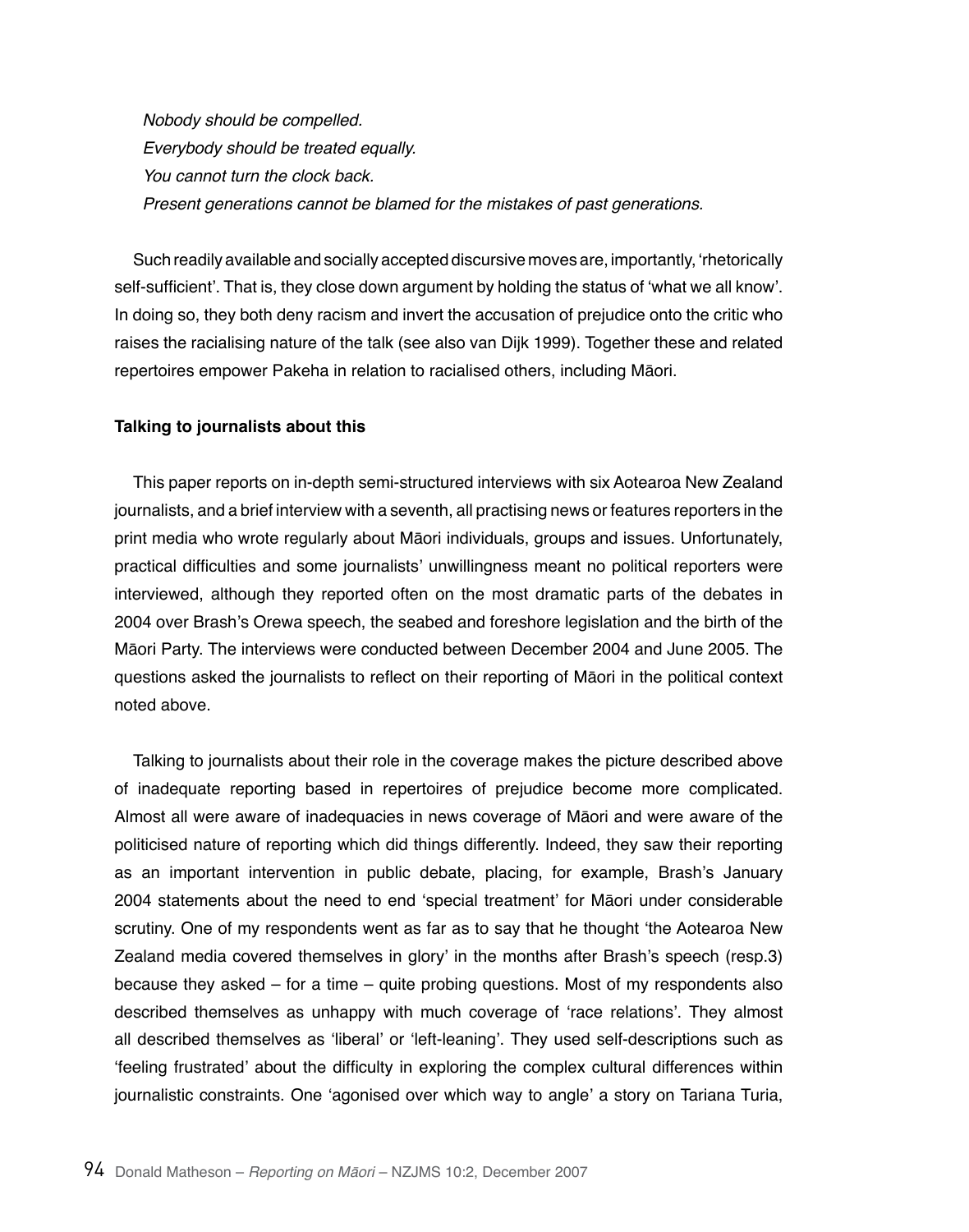a Māori politician whom readers would only know from the news as one of the 'radical irritants' that Potter and Wetherell (1992) describe (resp. 2). The phrase 'I was conscious' is common in the interviews, suggesting that, even before my interview, they spent some time in a discourse of critical reflection. The only journalist interviewed who identified partly as Māori spoke of her colleagues' support against editorial prejudice towards her. A number also spoke of the power of journalism among people with little immediate contact with minorities. They were, on the whole, reflective, critical, concerned to be non-racist and dissatisfied.

There is some evidence here, then, that dominant journalistic constructions of 'Māori affairs' are replicated in spite of the attitude of a number of the key journalists involved in that coverage. The problem with news coverage is not simply that journalism is 'structured in dominance' (Hall 1980), allowing debate only within a dominant consensus among authorised voices and so tending 'faithfully and impartially to reproduce symbolically the existing structure of power in society's institutional order' (Hall et al. 1978: 58). Thus Henry and Tator's (2002: 225-6) critique of 1990s Canadian journalism, to take one recent analysis, does not quite apply. Henry and Tator found that the problems of a racialised coverage are unacknowledged and invisible: 'racialised discourse works silently within the cognitive make-up of individual journalists and editors, and within the collective culture and professional norms and values of media organizations' (225-6). The situation in contemporary Aotearoa New Zealand is not quite one of unacknowledged pervasive racism.

What, then, is going on here? There are two points to be made at the outset. Firstly, this paper reports on interviews with seven journalists who cover 'Māori affairs' regularly. Other journalists might of course say other things, and those other reporters, subeditors and editors may have quite an effect on the final published texts. Secondly, the interview context I constructed, asking respondents to think critically and justify themselves to a no doubt left-wing academic, will have had some effect. But I would argue more is going on here than that. It is certainly a mistake to regard journalists as non-reflexive, as simply practitioners of a tacit and situated 'knowing-how', with little theorizing 'knowing-that'. As scholars of journalism's culture have noted, its practitioners build interpretative frameworks around what they do (Zelizer 1993). They are thus reflexive, in Giddens' (1991: 54) sense of sorting events in their professional practice into 'an ongoing "story" about the self' of the journalist. Journalism certainly relies upon much tacit knowledge about such matters as newsworthiness and good writing (see, for example, Adam 1989), and is certainly thin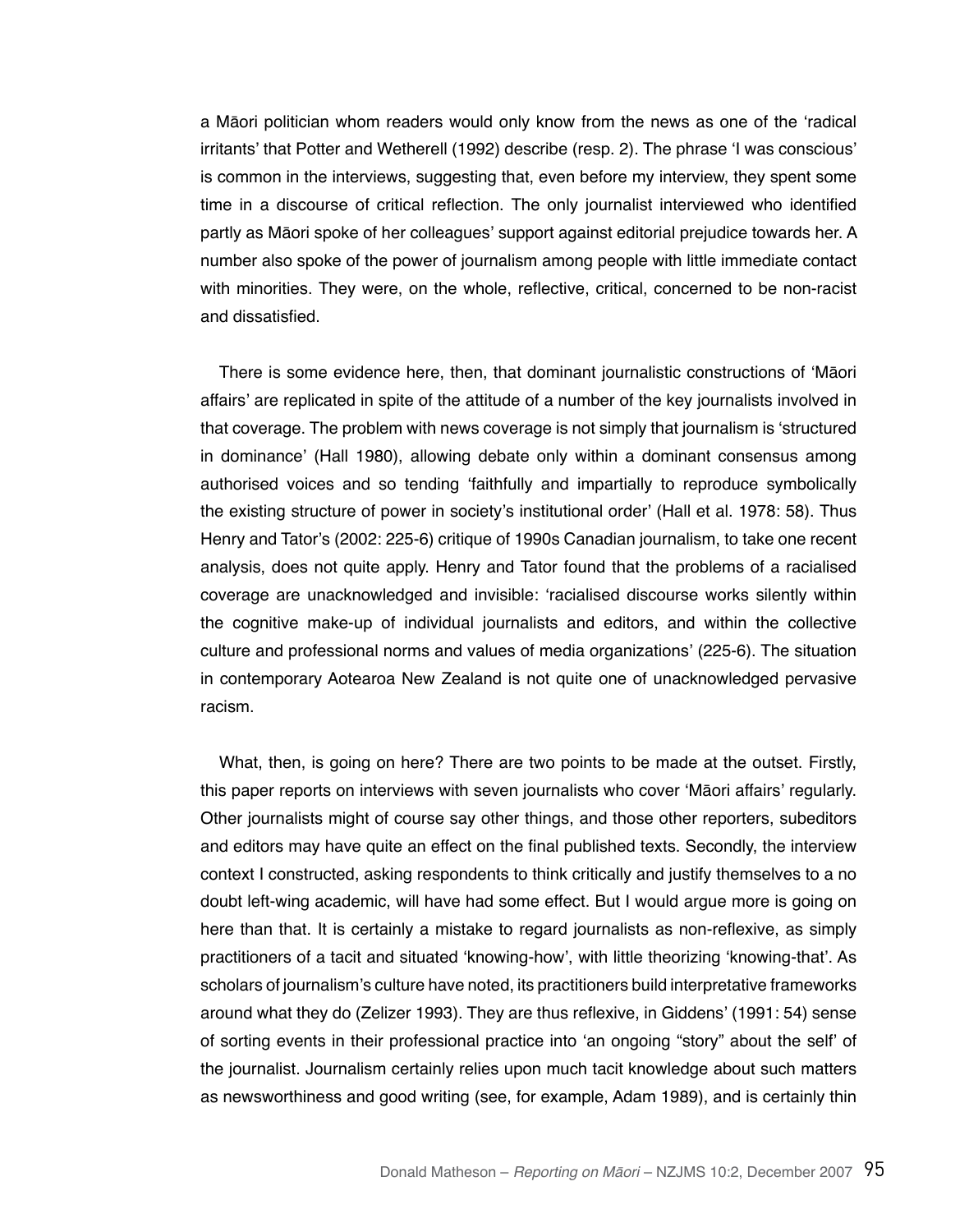on explicit explanatory accounts of its practices. But there is, nonetheless, a rich vein of talk within the practice about what journalism is, what its role in society is and what makes for good journalism, discussions in which these journalists are participating through their talk. I therefore want to explore here the nature of that reflexivity, to tease out how Aotearoa New Zealand journalists who focus on matters of ethnicity and minorities draw upon collective resources to reflect on their work. This argument presumes that there are enough commonalities in their statements to talk about the journalists' responses as by and large shared. I will also argue that there is evidence that this collective interpretative repertoire is narrow and circumscribed, so much so, in fact, that Aotearoa New Zealand journalists find it difficult to see beyond dissatisfaction towards other ways of reporting. The analysis of journalistic self-understanding engages with the 'story about the self' which journalists construct. In doing so, it provides an avenue for critique to contribute to growth in the practice.

#### **Cultural difference and liberal journalism**

All the journalists, even the one who made no claim to be liberal or left-leaning, were concerned that Māori perspectives could not be adequately understood by a journalism situated entirely within the dominant culture. They thus recognized, at a fundamental level, cultural difference. They spoke about the need to educate their readers, to 'cue them in' to different ways of thinking (resp. 2), to explain Māori concepts and words and to challenge negative images of Māori individuals. One spoke of the problems in a story about a man who made use of state funding to get a moko for himself: 'That [story] was quite offensive because we didn't explain how valued getting a full body tattoo is to that culture' (resp. 6). The journalists acknowledged, then, that there were significant cultural differences; they accepted that it was part of their job to foster cross-cultural understanding within the country; and they commented that Aotearoa New Zealand journalism did not do a good job in fostering such inter-cultural understanding. They were also sometimes quite politicised in the way they discussed this. The respondent who critiqued the moko story called her organisation's use of the plural form 'Māoris' rather than 'Māori', against the advice of scholars of the Māori language, 'bad' and a recent reversal of that style decision as a sign that 'they improved during the year'. Another called her employer's agreement to use Māori language terms in a story 'momentous' because it was acknowledgement that all New Zealanders should have or should gain some knowledge of Māori culture: 'they were saying, "If you live in New Zealand and you don't know what a marae is, you should, so get your dictionary out".' (resp. 5)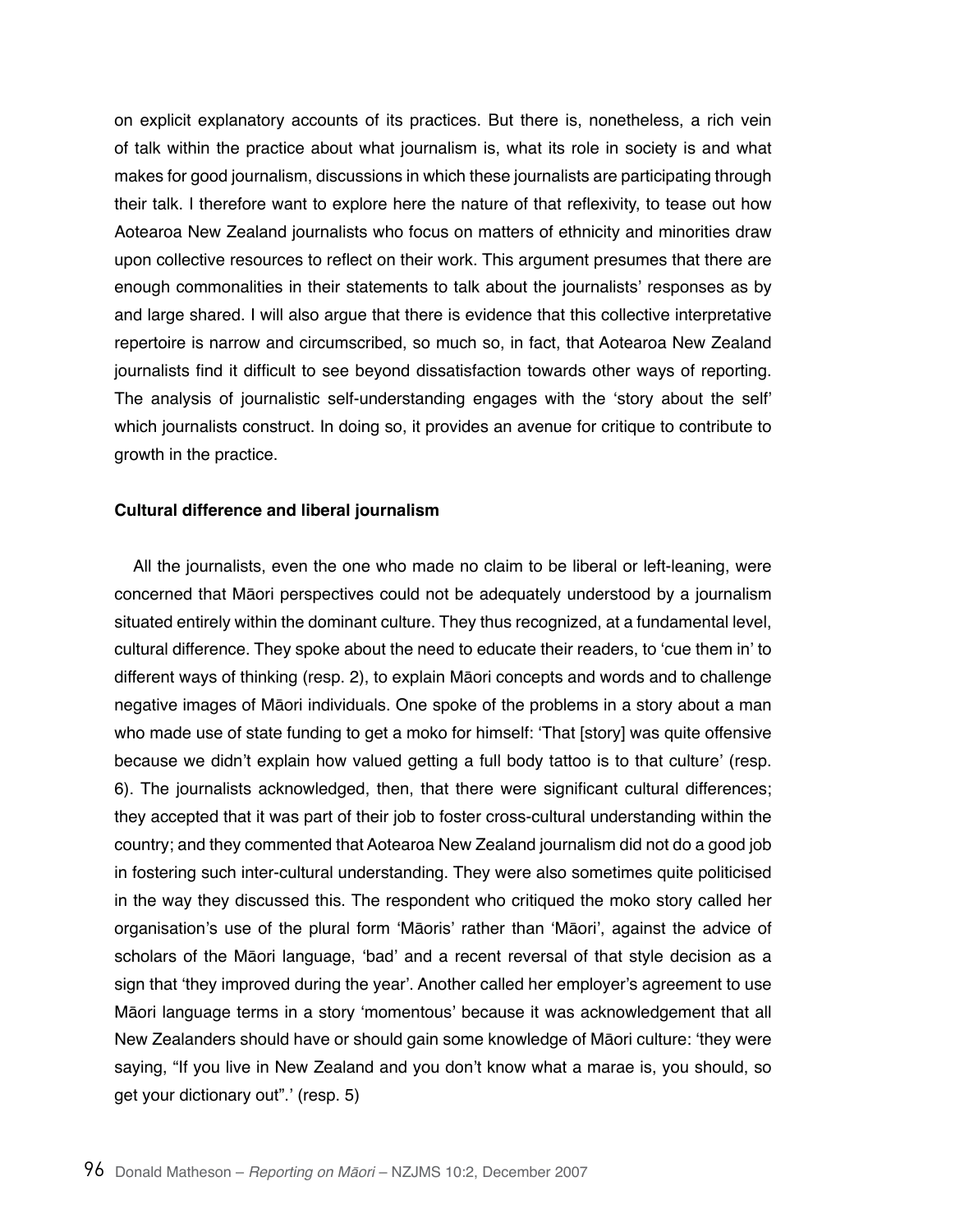Bridging cultural difference, however, was formulated largely as a matter of increasing people's knowledge of key concepts and words. It was thus made compatible with liberal ideals of journalism as providing the public with factual information, and compatible too with journalistic notions of objectivity that displace responsibility for meaning onto the sources and onto audiences. In other words, the power of language to construct versions of the world and to call people into understanding themselves in line with those versions was not thought through in any clarity. The role of culture in shaping self and understanding of others was not made explicit. Consequently, reality remained a self-evident matter, a matter of facts speaking for themselves (Glasser 1996). Thus the respondents' understanding of cultural difference was rather thin. Within journalism, called by some 'the strongest bastion of positivism' remaining within western culture (Gans 1979), this is understandable  $-$  it allows the tensions between the identity politics which underpin the idea that knowledge differs across cultural groups and the positivism which underpins the key journalistic ideas that the world can be described objectively to be elided away.

In this discursive move, understanding the history of Aotearoa New Zealand, for example, is a simple matter of facts. Thus one journalist said that 'one training I think any journalist expecting to work in New Zealand should make sure they have is a damn good understanding of New Zealand history' (resp. 3). When it was pointed out that debates over 'special treatment' for Māori and over the foreshore and seabed debate involved competing histories of colonization (and much else), he replied:

Yes, that's an issue. On the one hand I want editors to take a stand and say it's pretty clear that we can put that one to rest [that the Treaty of Waitangi has not been honoured and needs to be] but I've a feeling that we did that but realised that a lot of our readers weren't ready to give up that argument yet. (resp. 3)

What appears to me fairly clearly as a matter of ideology, the differently distributed, and contested, power of groups to define reality, is phrased here as a matter of giving readers the resources to catch up with the journalist's thinking. As a result, the journalist himself is only tangentially implicated in the cultural politics he is writing about, and can stand outside the space of debate, establishing facts and reporting the arguments. It thus made sense to this same journalist to see a very critical story about Brash's claims – one that struck me as motivated by an alternative version of history – as 'trying to be detached but asking a challenging question'.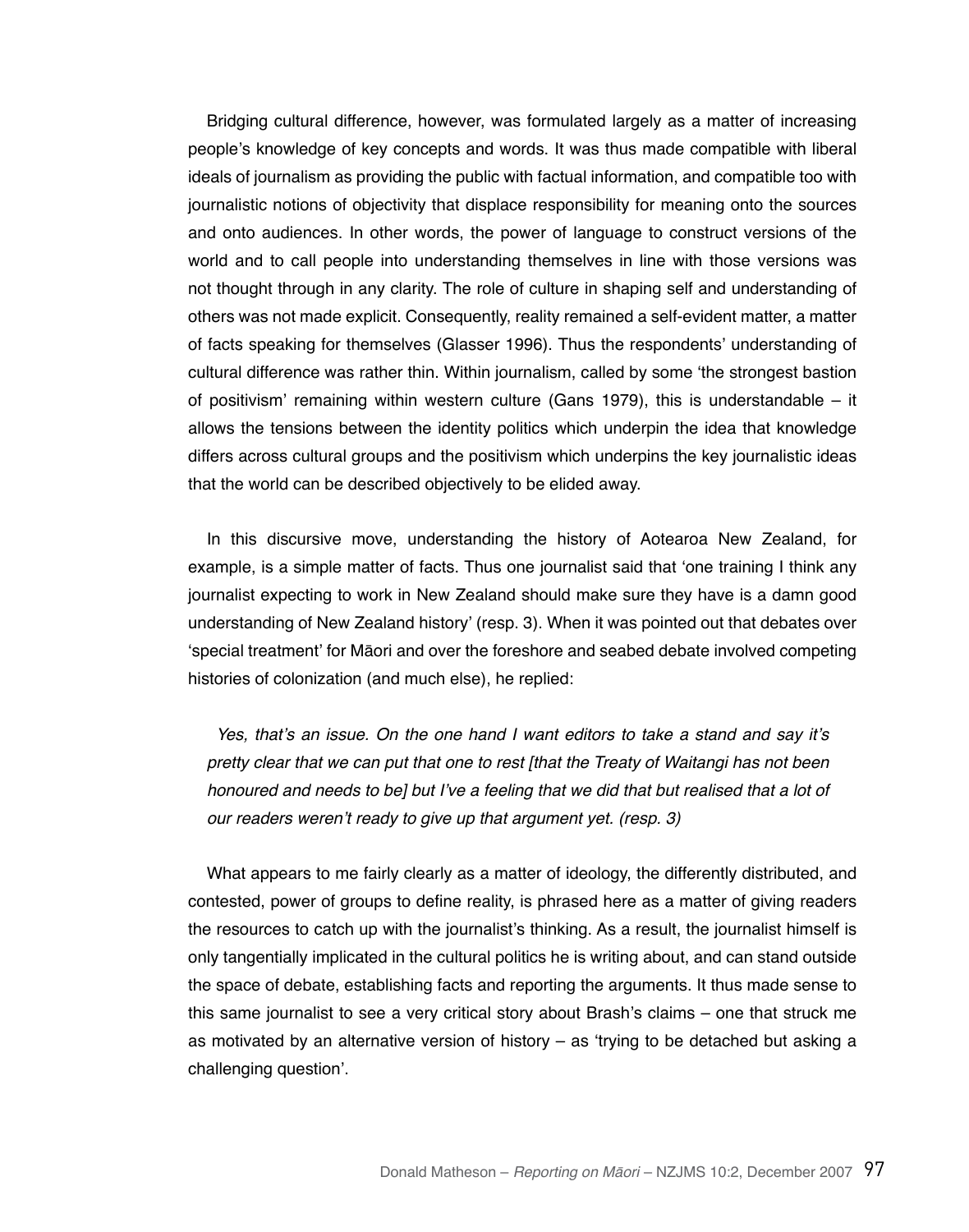Consequently, all but one respondent assumed that they as journalists and their audiences could negotiate cultural differences with relative ease. Only respondent 5 (who identified as part-Māori) was able to speak in any depth about the cultural situatedness of the reporter. At one point she said:

There are a lot of people who still don't understand the very Māori concepts behind the foreshore and seabed debate and even my boyfriend, who is very liberal, well travelled, and extremely bright, has said to me: 'I just don't understand what they want the beaches for?' This is right at the core of it all, a lot of people who are writing about these things, where it is up to you to inform the public about what this is about, don't understand it themselves, because it is a concept that doesn't translate into English or into the European way of life. (resp. 5)

She spoke also about her personal experience of racism, including at work. Her interview stood out from the others because of her lived, deeply felt, understanding of prejudice as limited knowledge of how others think and as the power of some ways of thinking over others.

The other respondents recognised that they spoke from a particular culture, but saw that as no more serious than other problems of knowledge that they negotiated daily. One drew on the common journalistic trope that a lack of specialist knowledge was sometimes an asset because 'I wasn't assuming that the audience knew.' The potential problem was not great, and was described as a matter of being 'on the back foot' in interviewing Māori:

I just tried to be true to their…not distort what they were telling me so I kept close to their intended meaning […] It's the same if I'm doing something about a business field I know nothing about. (resp. 2)

Another said that 'you just have to be willing to listen' and that 'if you're polite and listen – both those things are quite a universal language' (resp. 3). Journalism, in other words, needs to be little more than balanced and sensitive. The notion that racialising assumptions appear not just in one story about a moko but throughout a journalism that speaks about a subordinated culture to a dominant culture, in that dominant culture's language, using its interpretative resources, was not available to these respondents. The news was on the whole 'quite measured', said one, pointing as evidence to a case where the racist comments of 'a crazy farmer' had been edited out by senior colleagues (resp. 6). Although there was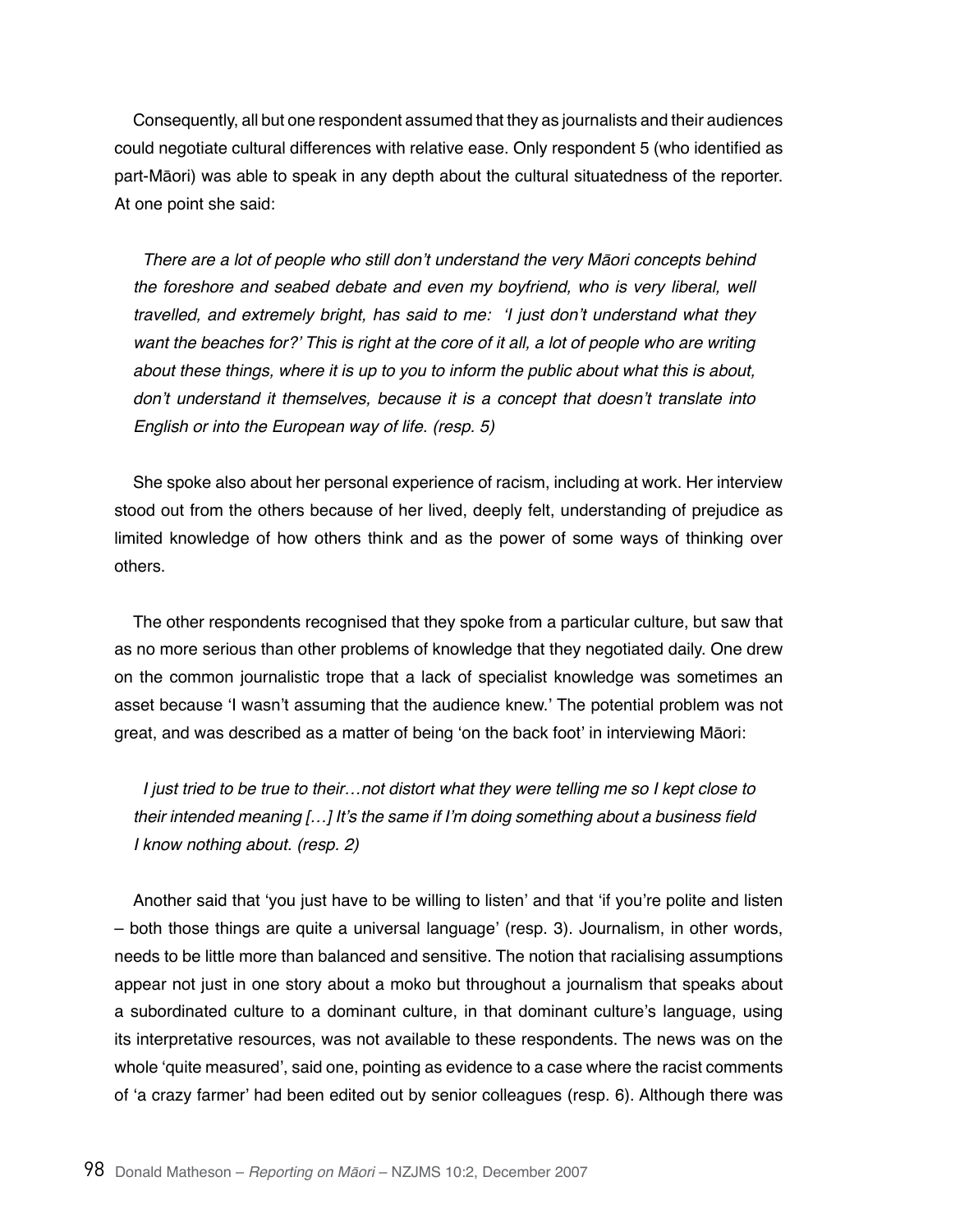criticism of the news, none (leaving aside the journalist who identified as Māori) saw their and their colleagues' position within one culture as a significant aspect of their stories of self.

Although dealt with in these ways, a sense of dissatisfaction persists in the interview responses, suggesting that the tension between a recognition of cultural difference and an acceptance that journalism should report facts and opinions in an objective fashion is not resolved. Respondent 6 speaks almost in two voices:

We've run perspective pieces for and against [Māori claims on] the foreshore and seabed, and they let me do a big feature explaining it. It wasn't sympathetic but I didn't write it like a lot of stories were, about Māori wanting to take the beaches. So they gave it a really good run. I think they were pretty good. I found it difficult more because of my own individual feelings about the whole thing. I did feel we were focusing on some things that we wouldn't have if it weren't [name of iwi]. (resp. 6)

On the one hand she accepts the journalism she was involved in producing was fair – neither sympathetic nor prejudiced – but on the other she feels different criteria held for Māori stories. In the face of apparently fair coverage she appears not to be able to articulate concerns about the racialised coverage. She is, it should be emphasised, quite critical, concluding that the outlet is as balanced as one could expect of one aimed at a white readership, but she lacks ways of talking about this, or lacks ways that have the power of journalism's liberal discourse. She falls back on her personal sense of identity – 'my own personal feelings about the whole thing' – rather than her identity as a journalist as the site of her concern.

#### **'I'm very conscious'…: Talking about their lack of knowledge**

This reflection within parts of journalism cannot be seen in isolation. The statements discussed above are also statements made to an academic researcher within a society where identity has become political. Thus the statements can, at the same time as they are discussed as accountable in terms of journalistic culture, also be discussed as accountable in terms of wider debates. In particular a fear of doing things wrongly in a 'politically correct' society is discernible in some of the responses, and is prominent at times to a worrying degree. The respondents reveal a self-monitoring that is perhaps more about avoiding the opprobrium that comes with the accusation of being prejudiced than about finding ways to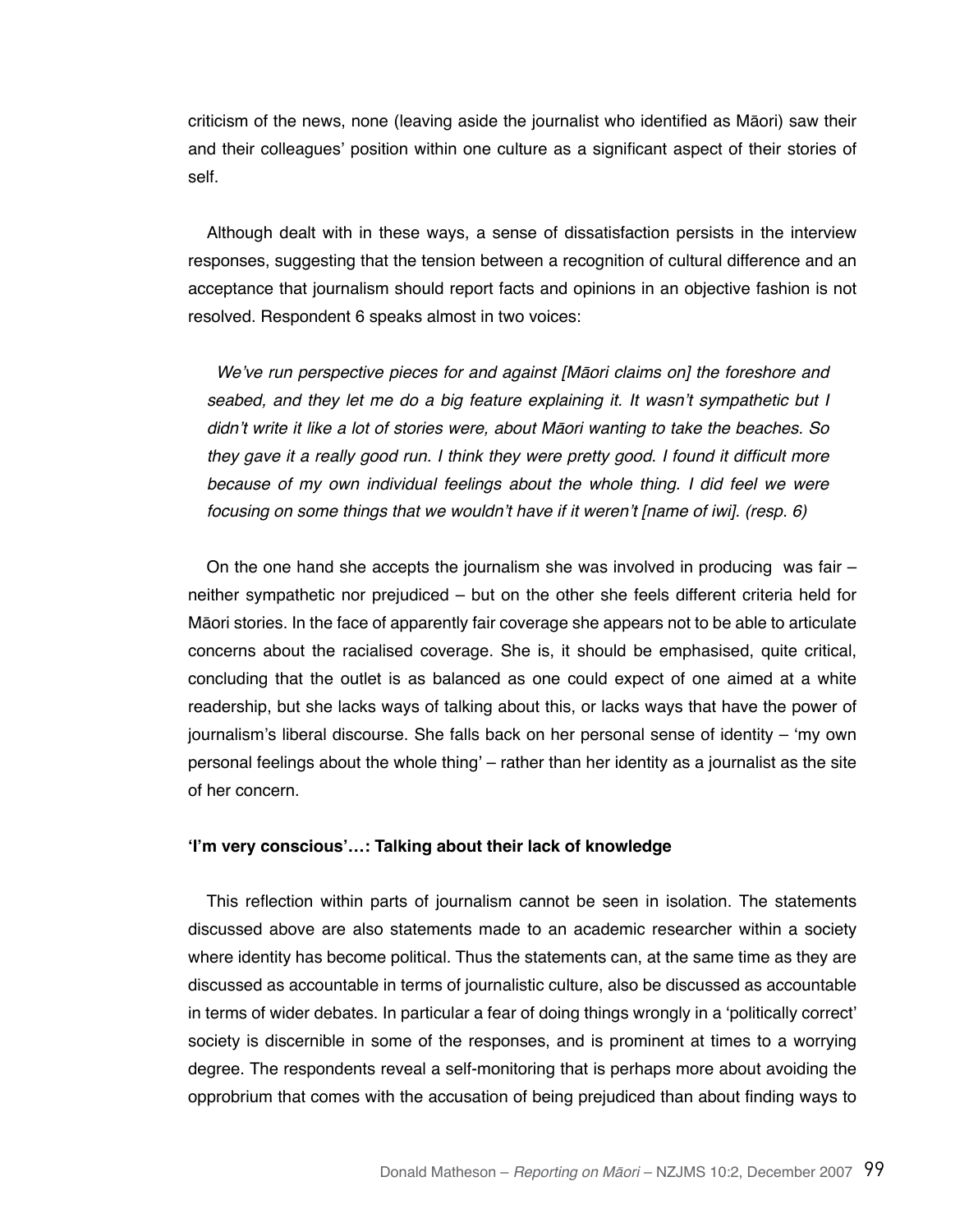make connections between cultures that have different ways of perceiving the world. For one respondent, this worry was a major point:

I would say that most of our newsroom, and myself included, are generally – what's the word – overly cautious because there is that fear of offence. Yeah, I think so, I'm especially conscious [of that]. (resp. 4)

She talks of her lack of knowledge about Māori language, society and culture and of some minor reporting mistakes she has made as a result of those gaps in knowledge. She suggests some training in Māori practices and words as a solution to this 'slight paranoia' that she feels. Others talk similarly, remarking on their limited personal experience of the country's other cultures, particularly Māori.

What is striking, and what makes this way of talking particularly problematic, is that these comments arise in the context of the daily practicalities of dealing with sources, focusing on negotiating with a prickly iwi kaiwhakahaere or getting a quotation right. 'I was conscious of how politically fraught it was', says one (resp. 2). This discomfort is not, I would argue, separable from the recognition that European-based cultures have great power to define other cultures in terms of their difference to the west, but the discomfort is quite strongly expressed at times in terms of an external force. The discourse provides no tools to think about whether the perceived offence is valid, and indeed can easily become a sense of embattlement in the face of the external pressure, even censorship. Thus this kind of reflection, although it is intertwined with reflections on journalism's inadequacies, emphasises getting by in what one called 'such a politically correct' country. Matters such as power inequities in society or the whiteness of what's called 'public debate' remain opaque.

## **Criticising newsroom culture**

Only one respondent, a senior figure in his organisation, directly criticised the whiteness of the workplace in explaining the limitations of news on non-white ethnic groups. For him, the news agenda and the quality of reporting would not change until a prejudiced group of older male journalists left (resp. 7). The others, apart from the one respondent who did not describe herself as left-leaning or liberal, all placed some distance between themselves and their colleagues in relation to this topic, talking rarely of 'we' and speaking of 'the newsroom' in the third person. But they did not emphasise the workplace's role in perpetuating ethnic prejudice and most felt able to write around any constraints it placed on them. Respondent 2, for example, described her outlet and its readership as conservative, but said: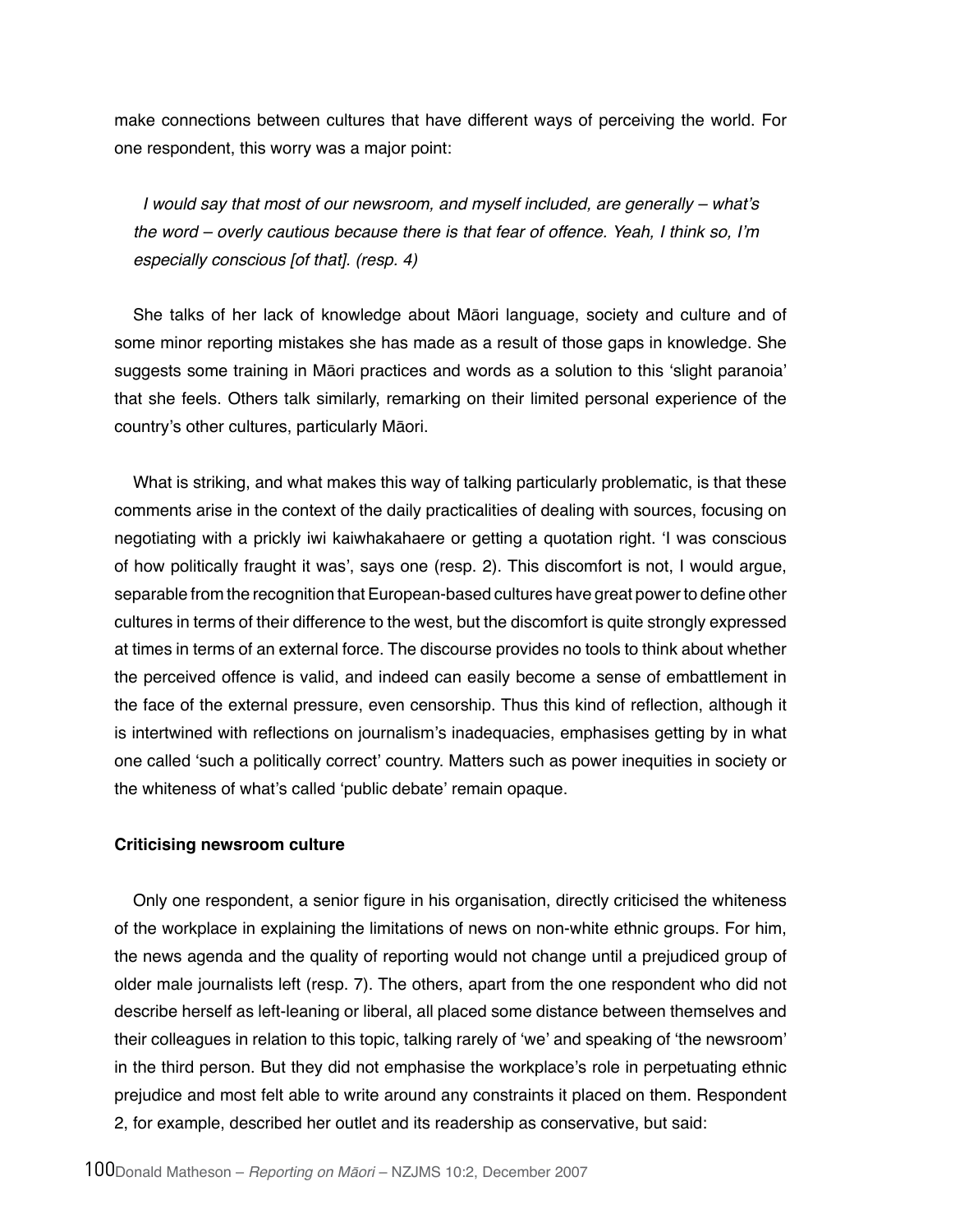With feature articles we all acknowledge that certain kinds of political value judgements come through, and I would probably be on the more liberal end of the range at [name of publication], but I've never felt restricted. I'm conscious that I'm not going to be preaching to the converted. I might be able to change some thinking […] If you say it in the [publication] style you can do that. (resp. 2)

She gave as an example of her ability to change people's thinking her deliberate use of 'conservative' Māori voices, who would be more convincing to her editors and readers, to make a positive comment about the 'radical' Māori Tariana Turia. She therefore thinks of the constraints provided on public debate by the dominant culture's constructions of Māori (and she is conscious of this) as something she can write around. She thinks in terms of the individual instance of reporting, and interprets her room to manoeuvre as freedom.

Others also criticised their colleagues, but in quite limited (and arguably overly generous) terms. One talked of how a senior colleague removed background paragraphs from stories which explained aspects in which the Māori worldview differed from the Pākehā, but described that firstly as something done only to Māori affairs stories and later something that had occasionally been done to background paragraphs in her stories on non-Māori topics as well (resp. 6). Another described how a series of articles she proposed on what it means to be Māori today was cut down by colleagues into a single article on racism against all ethnicities in the city. Although she was angry, she talked of the decision as a practical one, of her editors' concern at losing her for a number of months while she wrote the series and of the space it would take up, and to an extent as a lack of vision (resp. 5). She pulled up short of making criticism that being Māori is not simply a subset of a larger category of nonwhites suffering racism. The journalists' interpretative repertoire to account for newsroom decisions focuses on the practical – the lack of resources to cover issues in depth, the range of audience interests they need to meet, and the lack of time. Again, underlying issues to do with the position of the newsroom within one culture are left unspoken.

It is, I think, significant, that respondent 5 then went on to talk in more personal terms about her experience of racism later in the interview. Revisiting the editorial decision in that context, she was able to reinterpret it in terms of race. She referred also to a conversation she had had with a Māori bureaucrat who said that only people from non-white ethnicities could ever understand what it felt like to have a police car slow down and follow them as they walked along the street. 'And that really resonated with me, and I guess that is what I felt I was up against' (resp. 5). It was at a moment of thinking about her life experience,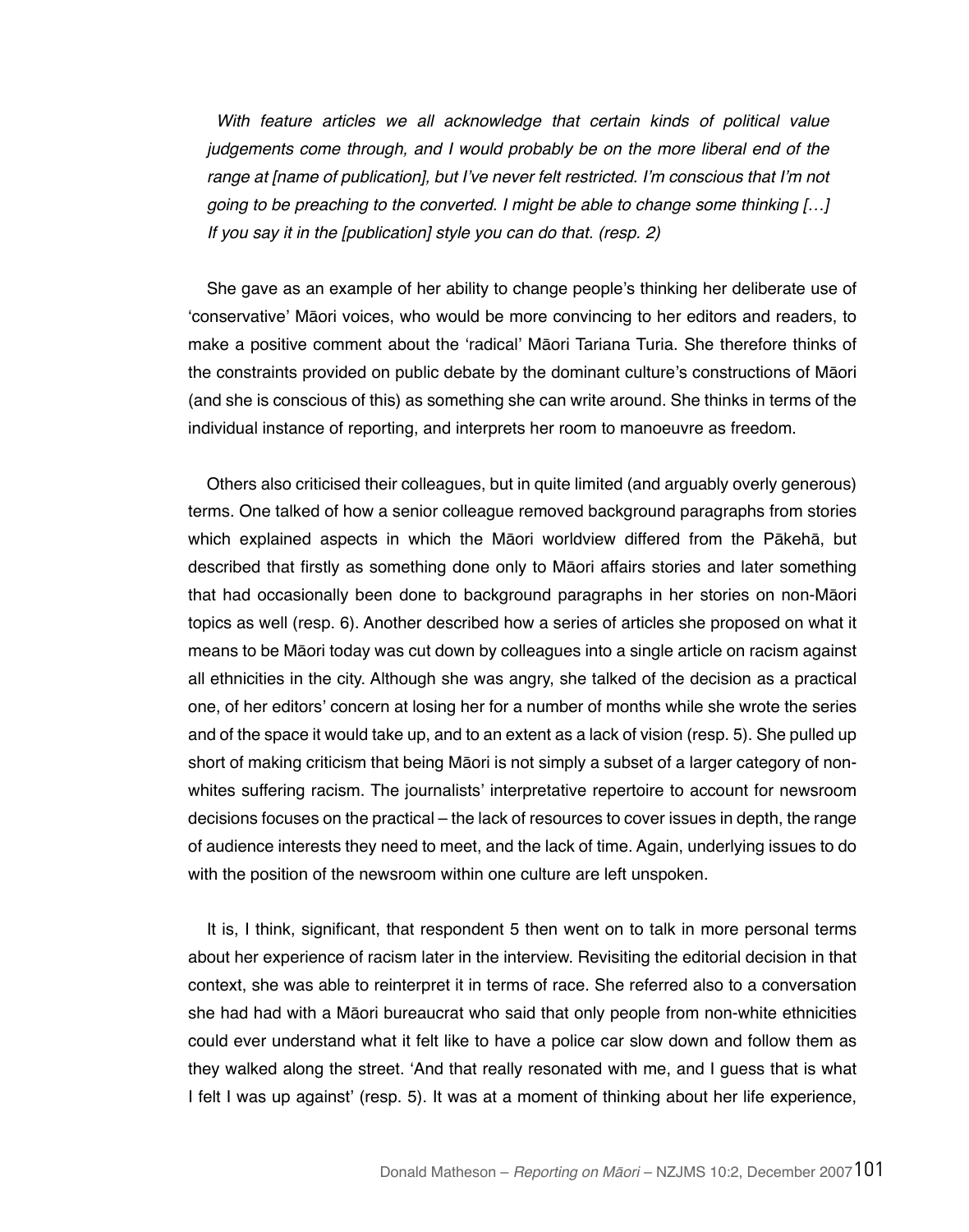when she stepped outside a journalistic identity, that the structural and pervasive nature of racism in the workplace was something she could articulate. At other times pragmatic accounts that are not about ethnicity are drawn on.

# **Conclusion**

I would not want to be critical of these journalists. Given the pressures on them, particularly of time, their reflections show depth of insight, concern to produce good journalism and a sense of the political implications of their work. But that reflection appears to take them only so far in rethinking the racialised coverage. They are able to ask critical questions of the speeches of a right-wing politician, but less able to see their own practices as part of white dominance. What I have sought to show is that the interpretative resources which these journalists have available to them are not developed enough to do much about Aotearoa New Zealand journalism's failures in covering Māori politics and culture.

How, then, might these matters be addressed? I do not think it is a matter of awareness raising about biculturalism or demands for greater sensitivity. Although one respondent said she had not thought about these matters much and was grateful for the opportunity the interview gave her, she and others were already quite aware of the limitations of the coverage of Māori and others labeled as non-white. Where they lacked critical tools was in thinking through the tension between the powerful 'God-terms' of journalism such as facts and objectivity (Zelizer 2004) and the task of bridging across cultural differences. They tended also to focus on the particular case and lacked the bigger picture of prejudice as embedded in relations between cultural groups that are rooted in colonialism. The respondents were not able to talk – or were not comfortable with talking – about prejudice as a matter of dominance and power. And, apart from one journalist who identified partly as Māori, they had little sense of how deeply embedded white privilege is in everyday life and basic cultural assumptions.

More Māori journalists might help address these problems (although see Stuart 2002), as would a greater emphasis from news companies on meeting the needs of their nonwhite readers. The rise of Māori-run media perhaps provides an impetus for progress in both those areas. In concluding this paper, however, I wish to emphasise the importance of journalism education in providing journalists with the tools to analyse the representations they produce, so they can develop more complex ideas about criteria such as fairness and balance, think more deeply about the frameworks of understanding that a news story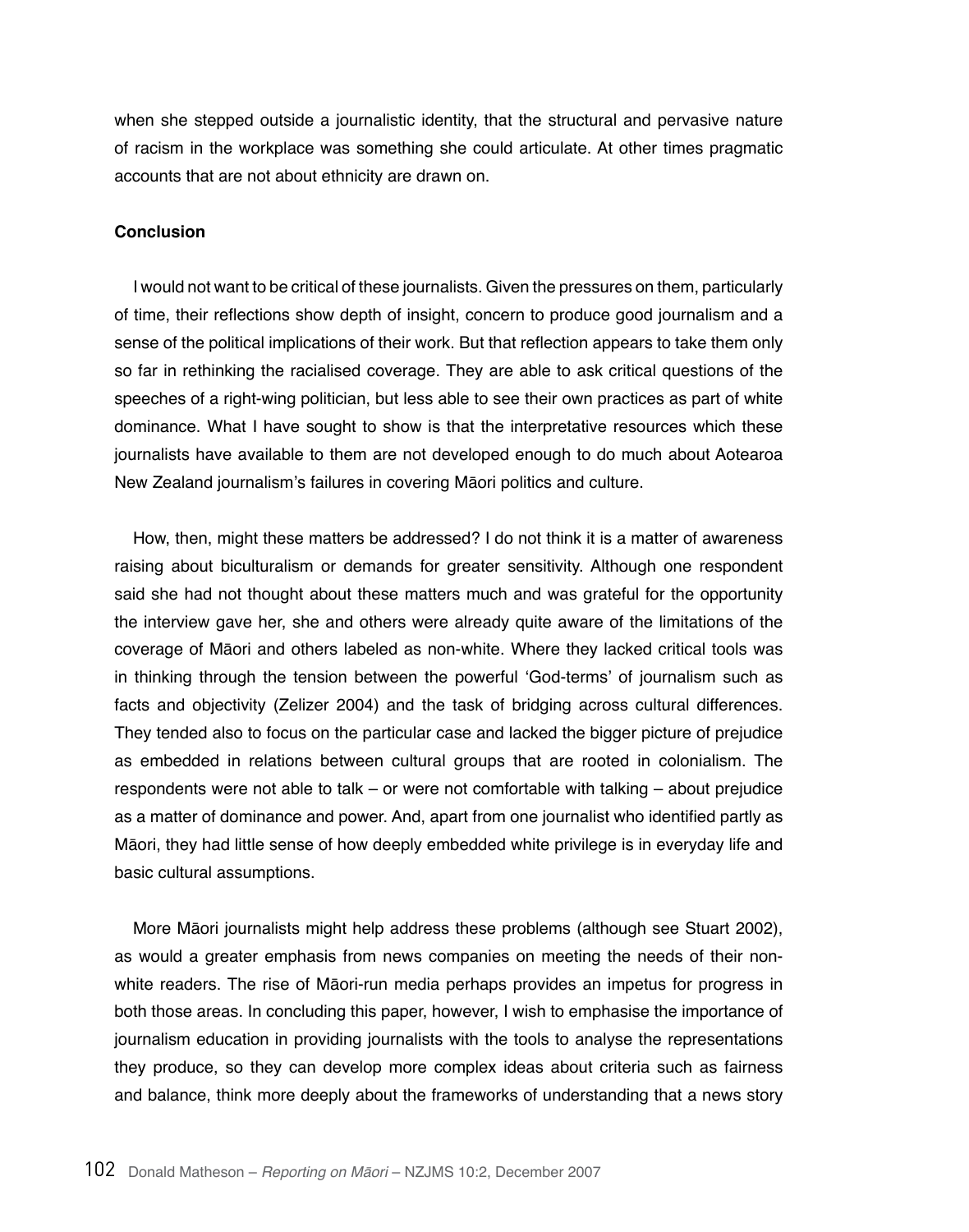invokes and understand the link between being able to talk in certain ways and wielding power. This is perhaps not such a tall order, for the journalists I spoke to seemed sometimes close to such concepts but just not able to articulate them. The situation is not, then, akin to that in Australia, where polemical voices from cultural studies and an untheorised journalism studies (primarily represented by John Hartley and Keith Windschuttle respectively) have polarized debate. Journalism training at the top polytechnic and university schools already, I understand, takes journalism students part-way down such a track. This is an avenue for further research. I would also argue that journalism education could learn much from nursing education which, under the slightly unwieldy label of 'cultural safety', focuses on students' own cultural identity. For it is striking that the only respondent with a rich sense of cultural difference and of the structural prejudice in journalism culture was the one who had to negotiate both Māori and Pākehā culture. As Wepa (2003) puts it, cultural safety asks the professional to do the job from a position of having reflected on her or his own cultural identity and the impact that has on her or his practice. The relationship of the nurse with the patient is of course quite different to that of the journalist with her or his multiple stakeholders, the source, the audience and public debate. The balance of power is much more complex. Moreover, this is not something academics can or should seek to provide journalists, both because journalism's independence is precious and because professional practices are not easily changed from the outside. What critique can perhaps provide journalists, though, is some tools to assist in developing more reporting that is able to participate more fully in contemporary cultural politics.

## **References**

Adam G S 1989 Journalism knowledge and journalism practice: The problems of curriculum and research in university schools of journalism *Canadian Journal of Communication* 14 (2) 70-80

Brash D 2004 Orewa speech: Nationhood National Party of New Zealand 27 January available at http://www.national.org.nz/speech\_article.aspx?ArticleID=1614 [accessed 10 Sept 2006]

Butt D 2004 The 5-minute foreshore and seabed: A Pakeha perspective and summary Dannybutt.net 4 May available at: http://www.dannybutt.net/foreshore.html [accessed 11 Sept 2006]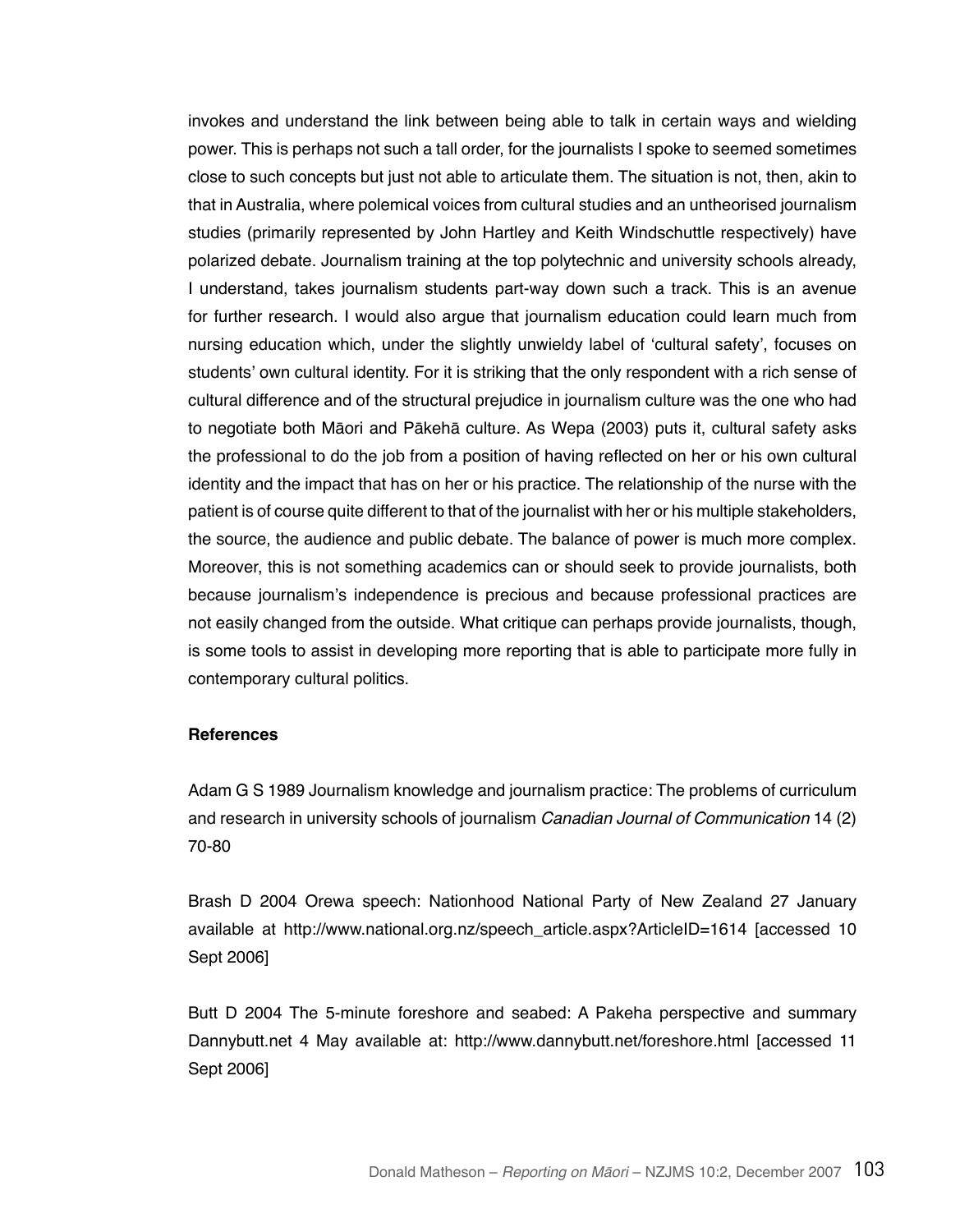Comrie M and Fountaine S 2005 Who is making the news? Paper presented at ANZCA 2005 conference 4-7 July Christchurch NZ

Glasser T L 1996 "Journalism's glassy essence". Preface to a special section on "The language of news" Journalism and Mass Communication Quarterly 73 784-86

Giddens A 1991 Modernity and Self-identity: Self and Society in the Late Modern Age Cambridge Polity

Hall S 1980 Race, articulation and societies structured in dominance In Sociological Theories: Race and Colonialism Paris UNESCO

Hall S 1997 The work of representation In S Hall (ed) Representation: Cultural Representations and Signifying Practices London Sage

Hall S Critcher C Jefferson T Clarke J and Roberts B 1978 Policing the Crisis: Mugging, the State, and Law and Order London Macmillan

Henry F and Tator C 2002 Discourses of Domination: Racial Bias in the Canadian English Canadian Press Toronto University of Toronto Press

Johansson J 2004 Orewa and the Rhetoric of Illusion Political Science 56 (2) 101-19

McGregor J and Comrie M 1995 Balance and Fairness in Broadcast News Wellington Broadcasting Standards Authority and New Zealand on Air

Wetherell M and Potter J 1992 Mapping the Language of Racism: Discourse and the Legitimation of Exploitation New York Columbia University Press

Rankine J and McCreanor T 2004 Colonial coverage: media reporting of a bicultural health research partnership *Journalism* 5 (1) 5-29

Saunders J 1996 Skin deep: The news media's failure to cover Maori politics In J McGregor (ed) Dangerous Democracy: News Media Politics in New Zealand pp166-80 Palmerston North Dunmore Press